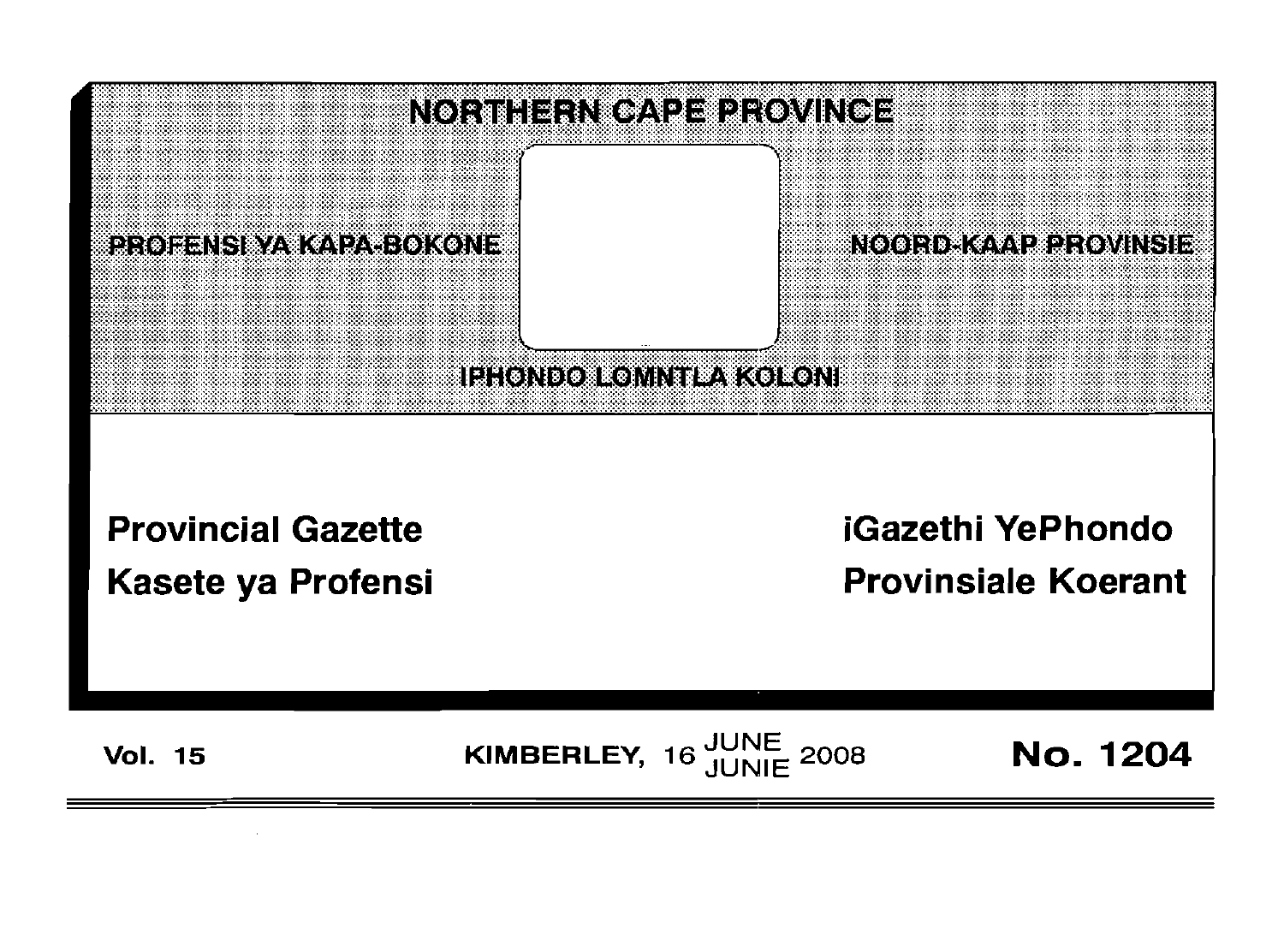# **CONTENTS • INHOUD**

| No. |                                                                                                             | Page<br>No. | Gazette<br>No. |
|-----|-------------------------------------------------------------------------------------------------------------|-------------|----------------|
|     | <b>GENERAL NOTICES • ALGEMENE KENNISGEWINGS</b>                                                             |             |                |
| 45. | Removal of Restrictions Act (84/1967) and Northern Cape Planning and Development Act (7/1998): Municipality | з           | 1204           |
|     | 45 Wet op Opheffing van Beperkings (84/1967) en Noord-Kaapse wet op Ontwikkeling en Beplanning (7/1998):    | 4           | 1204           |
| 46  | Constitution of the Republic of South Africa (108/1996): Tsantsabane Municipality: Property Rates By-law    | 5           | 1204           |
| 47  | Removal of Restrictions Act (84/1967) and Northern Cape Planning and Development Act (7/1998): Kai !Garib   | 6           | 1204           |
| 47  | Wet op Opheffing van Beperkings (84/1967) en Noord-Kaapse Wet op Ontwikkeling en Beplanning (7/1998):       | 6           | 1204           |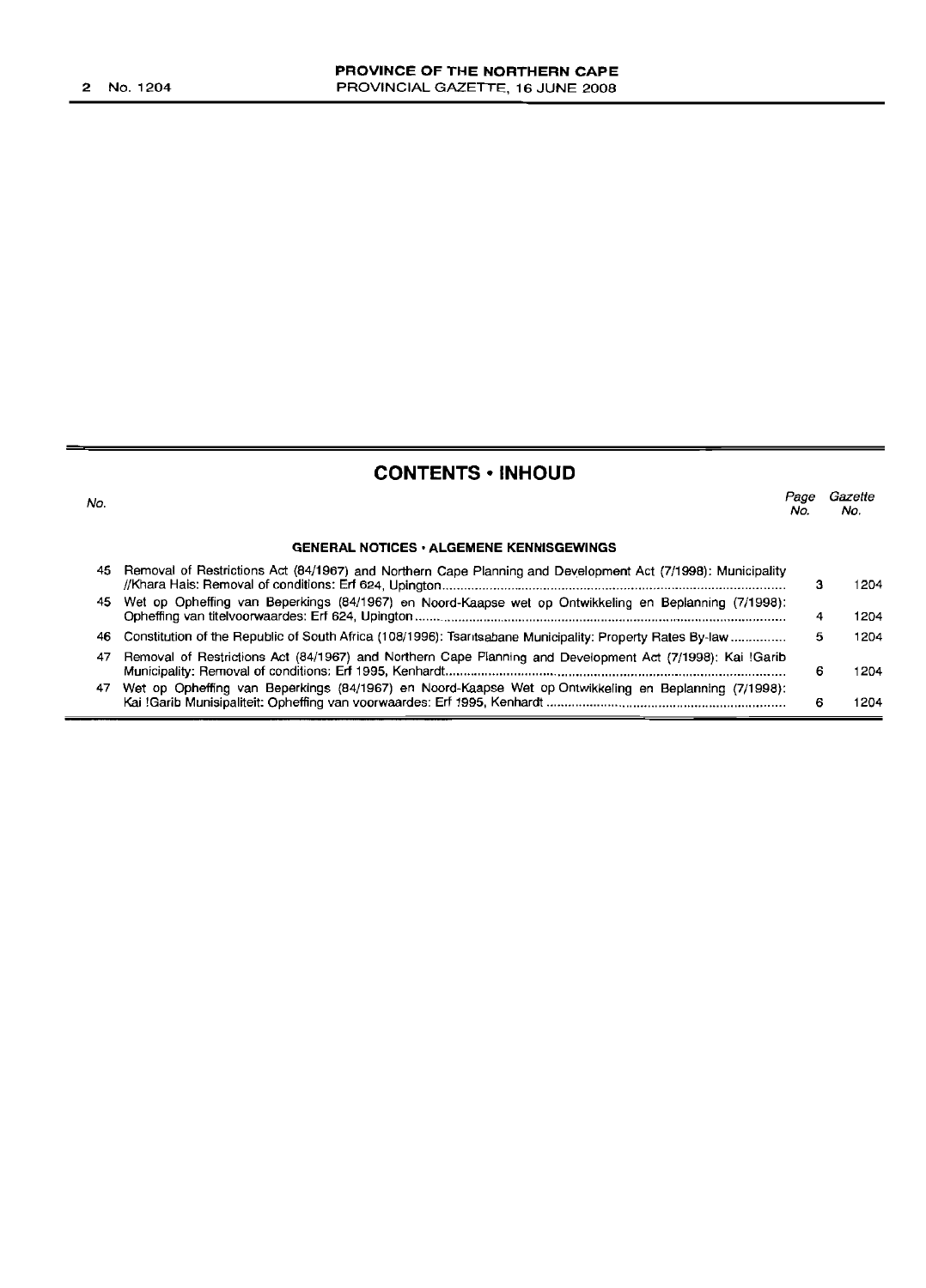# **GENERAL NOTICES ALGEMENE KENNISGEWINGS**

# **NOTICE 45 OF 2008**

Alg 45/08

# **MUNICIPALITY IIKHARA HAIS NOTICE N24/2008**

# **REMOVAL OF RESTRICTIONS ACT, 1967 (ACT 84 OF 1967)**

### **NORTHERN CAPE PLANNING AND DEVELOPMENT ACT (ACT 7 OF 1998)**

**Applicant:** JLN van Zyl

**Nature of application** : Removal of restrictive title conditions as enumerated in Title Deed T.2016/2001, p.3/ Section B;3 (i) to facilitate the subdivision of Erf 624, Upington.

Full particulars are obtainable from the Townplanner of the Council, Telephone 054-3387058, during normal office hours and objections against the application, if any, must be lodged in writing with the Municipal Manager on or before **Friday, 20 June 2008.** Any person with objections against the application, who is unable to write, can during normal office hours on or before **Friday, 20 June 2008,** report to Mr J du Plessis in office 58, who will put such a person's objections in writing.

WJB ENGELBRECHT WAARNEMENDE MUNISIPALE BESTUURDER

**Burgersentrum** Mark Street Private Bag X6003 UPINGTON 8800

Erf 624 : UPINGTON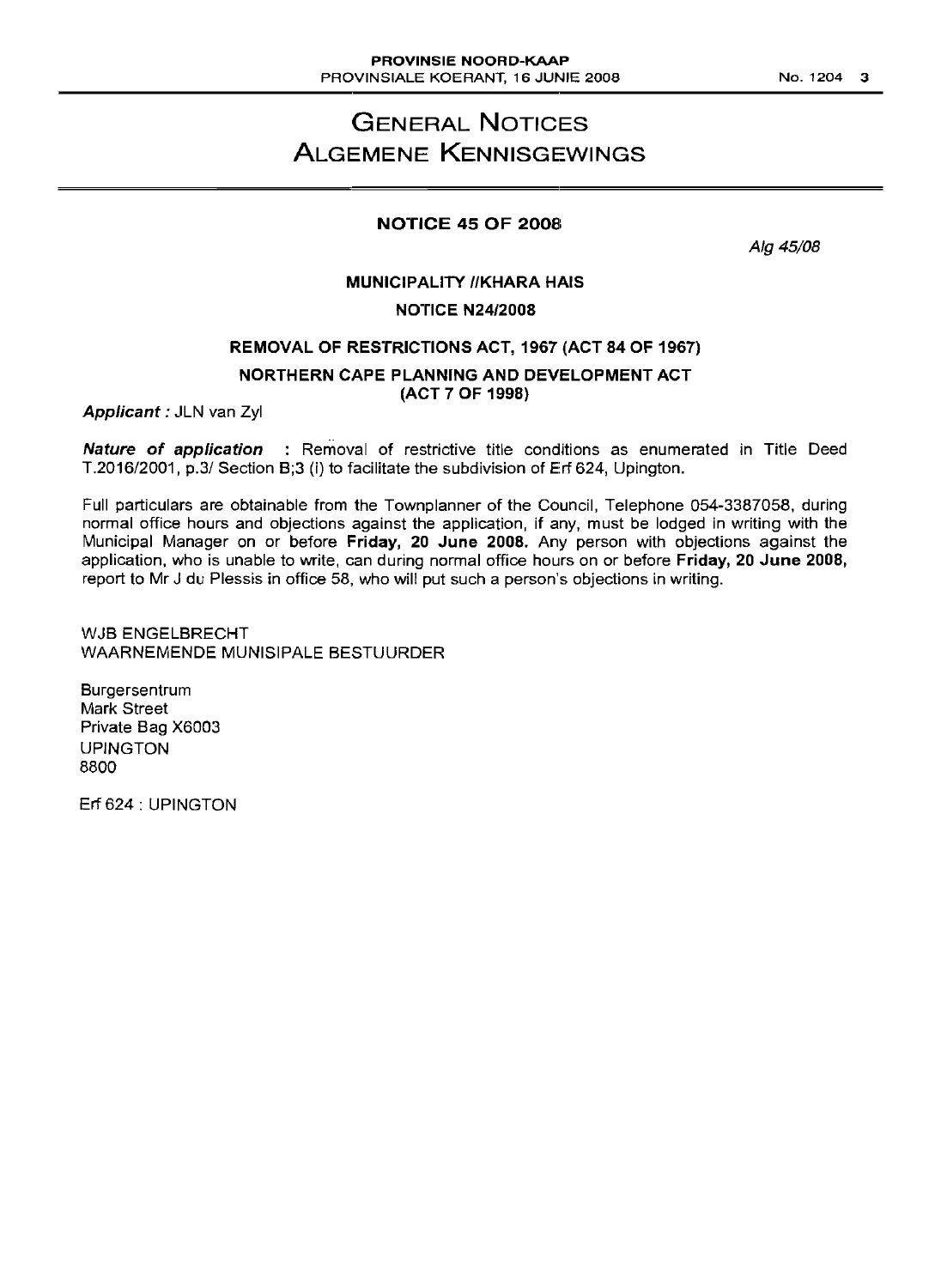# **KENNISGEWING 45 VAN 2008**

# **WET OP OPHEFFING VAN BEPERKINGS, 1967 (WET 84 VAN 1967) NOORD-KAAPSE WET OP ONTWIKKELING EN BEPLANNING (WET 7 VAN 1998)**

Aansoeker: JLN van Zyl

**Aard van aansoek** : Opheffing van beperkende titelvoorwaardes, 5005 vervat in tltelakte T.2016/2001, B1.3, Afdeling B; 3 (i) ten einde die onderverdeling van **Erf** 624, Upington te oorweeg.

Nadere besonderhede is verkrygbaar vanaf die Raad se Stadsbeplanner, Telefoon 054-3387058, gedurende normale kantoorure en besware teen die aansoek, indien enige, moet aldaar skriftelik by die Munisipale Bestuurder ingedien word om hom voor of op **Vrydag, 20 Junie 2008,** te bereik. Indien enige persoon wat kommentaar wil lewer/vertoë wil rig, nie kan skryf nie, kan sodanige persoon gedurende normale kantoorure voor of op **Vrydag, 20 Junie 2008** by Mnr J du Plessis by kantoor 58 aanmeld waar sodanige persoon se kommentaar/vertoe op skrif gestel sal word.

WJB ENGELBRECHT WAARNEMENDE MUNISIPALE BESTUURDER

Burgersentrum Mark Straat Privaatsak X6003 UPINGTON 8800

Erf 624: UPINGTON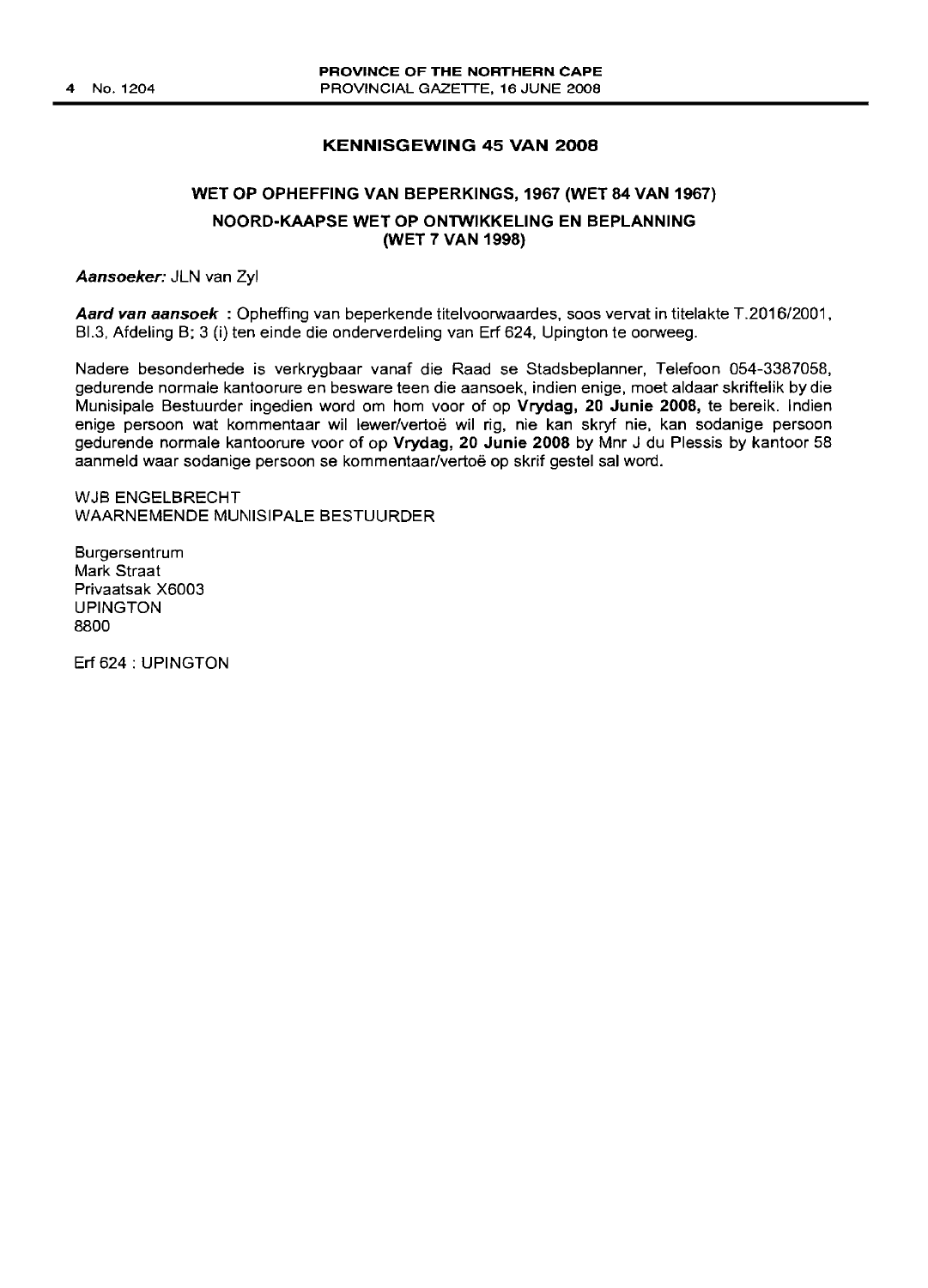# **NOTICE 46 OF 2008**

Alg 46/08

### TSANTSABANE MUNICIPALITY

# PROPERTY RATES BY-LAW

In accordance with section 162 of the Constitution of the Republic of South Africa (Act No. 108 of 1996), and section  $6(1)$  of the Property Rates Act (Act No.  $6$  of 2004), the Tsantsabane Municipality has adopted the following Property Rates By-Law, in terms of council resolution 36/2008, to give effect to the implementation of its Property Rates Policy.

Rev. M.M. Moselane Municipal Manager

#### By-law No. 01/2008 PROPERTY RATES BY-LAW, 2008

# BY-LAW

To provide for the implementation and enforcement by the Tsantsabane Municipality of its Rates Policy and for matters connected therewith.

BE IT ENACTED by the Tsantsabane Municipality, as follows:-

# **Definitions**

1. In this By-law, unless the context otherwise indicates -

"Municipality" means the Tsantsabane Municipality; and

"Act" means the Local Government: Municipal Property Rates Act, 2004 (Act NO.6 of 2004)

## Implementation and enforcement of policies

- 2. (1) The municipality must, pursuant to section 6 of the Act, and any national or provincial legislation regulating local government finance, give effect to its Rates Policy drafted and adopted in accordance with section 3 of the Act, by implementing and enforcing such policy.
	- (2) (2) Any person, natural or juristic, who lays claim to any rebate, reduction, or exemption under the Rates Policy, must provide the information required and meet the obligations imposed by the Municipality in terms of such policy.

### Short title

3. This by-law shall be called the Property Rates By-law, 2008

#### Commencement

4. This By-law shall come into effect on the  $1<sup>st</sup>$  day of July 2008.